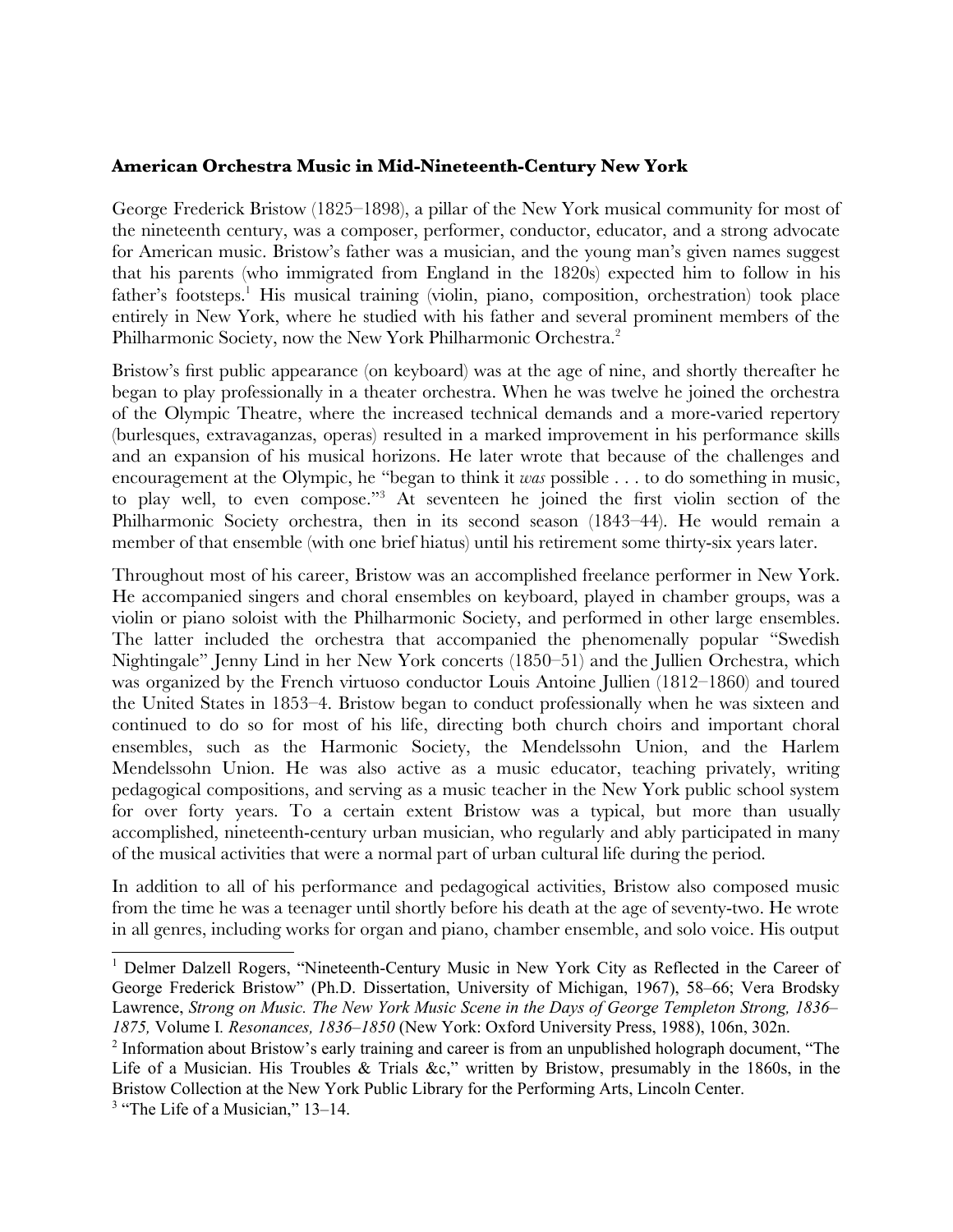includes large sacred and secular choral compositions, two operas, and orchestral works including dances, marches, overtures, and five symphonies. He composed well into the 1890s, and eight months before his death conducted the première of his symphony *Niagara* (1893), which included a chorus of two hundred, vocal soloists, and the Grand Orchestra of Anton Seidl.<sup>4</sup> Only a handful of his works are available in modern editions, however. They include his opera *Rip Van Winkle* (1855), oratorio *Daniel* (1866), and (most recently) his *Symphony No. 2* ("*Jullien*") (1853).<sup>5</sup>

Bristow is best remembered by music historians as a proselytizer for American music, primarily because in early 1854 he was drawn into a heated argument between the composer William Henry Fry and the editors of two music journals, Richard Storrs Willis (*Musical World and Times*, New York) and John Sullivan Dwight (*Dwight's Journal of Music*, Boston). <sup>6</sup> Fry believed that Willis had unfairly dismissed one of his compositions, and asserted that American critics had a responsibility to support native composers. The argument quickly devolved into a critique of the Philharmonic Society, for New York composers had been complaining for years that the ensemble (which was now dominated by immigrant German musicians) refused to perform their compositions. The situation was made more volatile by the presence in New York of the French conductor Jullien, who had arrived in late summer 1853 and had begun commissioning works by American composers (notably Fry and Bristow) almost immediately. The subsequent repeated performances of these works by the exemplary Jullien Orchestra only exacerbated the Philharmonic's situation, and the resulting journalistic "musical battle" about the ensemble's neglect of American composers lasted for four months. It had an important impact on Bristow, for during the contretemps he angrily resigned from the orchestra and announced his intention to establish a rival American Philharmonic Society (which apparently never materialized). He rejoined the orchestra in 1855, but later helped to establish other nationalistic music groups in New York, including the American Music Association (1855–58) and the Metropolitan Music Association (1859). He also regularly programmed American as well as European works for his choral ensembles and focused on Americanist subject matter in some of his later compositions, including the opera *Rip Van Winkle* (1855), *Columbus Overture* (1861), *Arcadian Symphony* (1872), *The Pioneer* (1872), *The Great Republic*: *Ode to the American Union* (1880), *Jibbenainosa*y *Overture* (1889), and *Niagara Symphony* (1893). This reputation as a self-appointed spokesman for American music has endured, but it also has unfortunately overshadowed his compositional achievements.

<sup>4</sup> Gregory Martin Fried, "A Study of the Orchestral Music of George Frederick Bristow" (Ph.D Dissertation, University of Texas at Austin, 1989), 85.

<sup>5</sup> *Rip Van Winkle: Grand Romantic Opera in Three Acts*, Steven Ledbetter, ed. (New York: Da Capo Press, 1991), *The Oratorio of Daniel,* David Griggs-Janower, ed. (Madison: A-R Editions, 1999), and my edition *Bristow's Symphony No. 2 ("Jullien"): A Critical Edition*, in *Music of the United States of America*, volume 23 (Middleton, Wisc: A-R Editions, 2011). For a summary of current research on Bristow, see my "Encouragement from an Unexpected Source: Louis Antoine Jullien, Mid-Century American Composers, and George Frederick Bristow's *Jullien Symphony*," in *Nineteenth-Century Music Review* vi:1 (2009), 65*–*87, esp 66, note 3.

<sup>&</sup>lt;sup>6</sup> The feud between the two composers and the critics, which played out in the pages of the journals edited by Willis and Dwight (and in other periodicals of the time) during the first four months of 1854, is generally known to American-music scholars. For a thorough discussion (and citations of other scholarship on the contretemps), see my "American Orchestral Music at the Middle of the Nineteenth Century. Louis Antoine Jullien and George Bristow's *Jullien Symphony*," the introductory monograph to *Bristow's Symphony No. 2 ("Jullien"),* esp lxx*–*lxxx.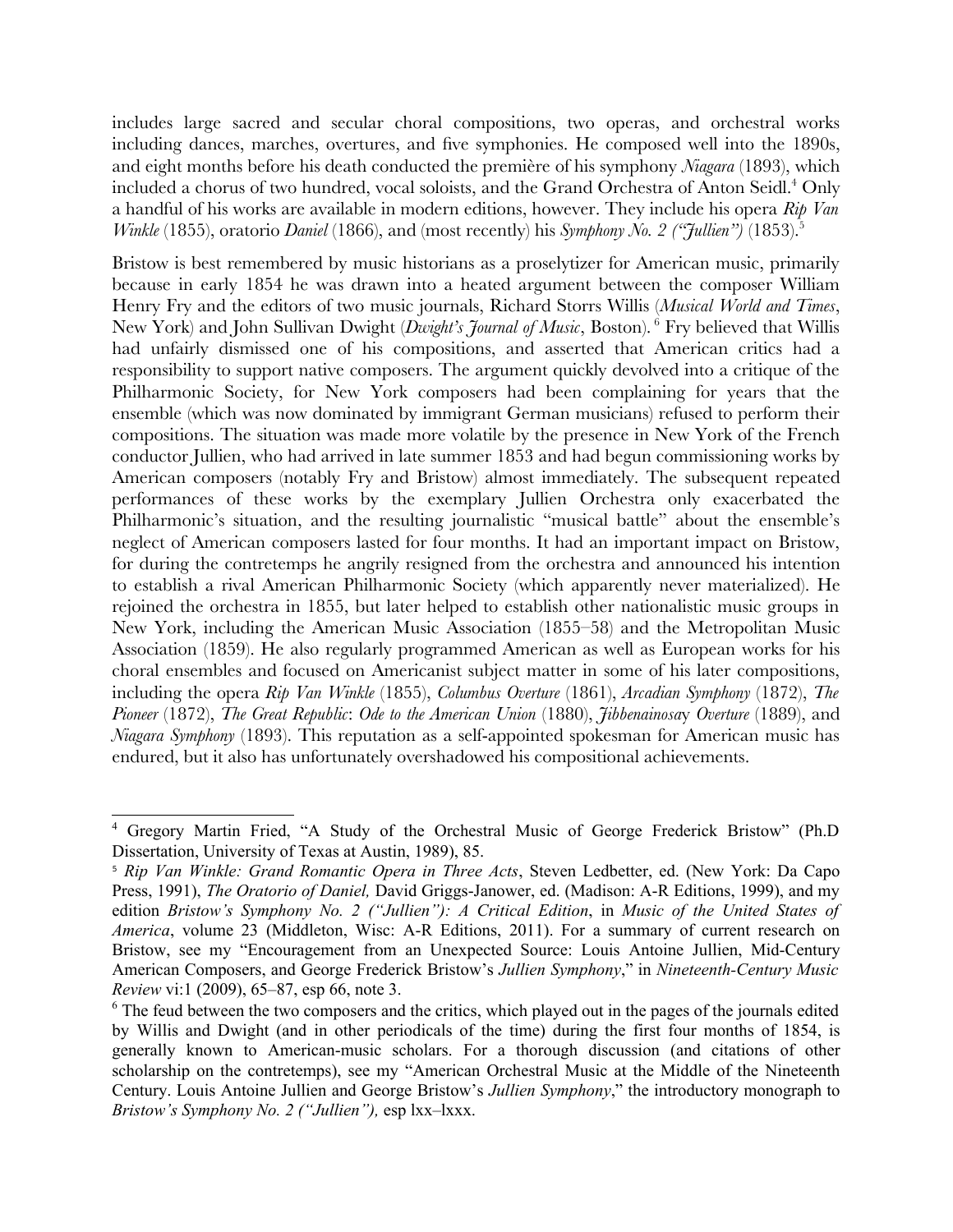# **Symphony No. 2 ("Jullien")**

Bristow's *Symphony No. 2, "Jullien,"* was commissioned by its namesake in 1853. A substantial work in D minor, it is in four movements and is scored for a standard early nineteenth-century orchestra: strings, pairs of winds (flutes, oboes, clarinets, bassoons), brasses (horns and trumpets), and timpani. The only significant difference is the addition of two horns (for a total of four) and three trombones. All four horns are used in the first and last movements, and all three trombones only in the finale, but there are prominent trombone solos in the first and third movements. The work is clearly "Europeanist" in orientation, for Bristow used as his models several symphonic works by Beethoven and Mendelssohn that had been a regular staple of the Philharmonic Society concerts during its first ten years. Stylistically, the symphony is solidly aligned with the more "conservative" Romantic-period composers rather than with "radical" (i.e., programmatic) symphonists such as Berlioz or Liszt, whose orchestral music was still mostly unknown in America at mid-century. The "Jullien" is also more conservative than the style that Bristow himself would adopt in his later orchestral works.

The tonal relationships in the symphony are typical of the period: the first and final movements are in D minor; the *Allegretto* is in the parallel major, and the *Adagio* in B-flat major (a relationship of a third with the work's predominant tonality). There are also various other attributes that mark the work as overtly Romantic. For example, the first movement, marked *Allegro appassionato* and in sonata allegro form, opens with a stormy, passionate, and *fortissimo* introduction, which gives way to an ominous and brooding first theme, played by celli and bassoons. The second theme, in the relative major, is wistful, evocative, and appropriately contrasting. The movement is replete with examples of Bristow's skillful use of thematic development, which he clearly learned by studying the symphonies of Beethoven, the recognized master of the technique. The second movement (*Allegretto*), in contrast with the first, is delightfully upbeat, mischievous, and even "elfinish" in the style of some of Mendelssohn's orchestral pieces. This work, a scherzo with two trios, is the dance movement of the symphony. Bristow used as his model either the polka or the schottische, two related dances with characteristic rhythmic patterns, both of which are European in origin but were nevertheless standards in the midcentury American dance repertory. William Henry Fry called this movement the "best hit" of the symphony, and Richard Storrs Willis described it as "rather like a schottische, but neatly and cleverly worked and of pleasing effect."7

The third movement *Adagio* (in two parallel sections followed by a brief coda) illustrates Bristow's gift as a melodist, for it is an extended exploration of three different tunes. The first, which is yearning and serious, is introduced by the solo trombone; the more-dramatic second is developed in a dialogue between strings and winds; the third, first heard in the strings and repeated in the winds, is quiet and somewhat wistful. Over the course of the movement Bristow develops these themes, creates spinoff melodies from fragments, and explores their emotional differences with skillful and appealing orchestration. Willis described the *Adagio* as "the best of the movements," and Jullien performed it frequently in 1854–55 on tour in the United Kingdom, where according to Jullien's concertmaster—it "made a great impression on the Orchestra and the public" and on some influential British critics.<sup>8</sup> The final movement, marked *Allegro agitato*—

<sup>7</sup> Fry, "Musical. The Philharmonic Society," *New York Tribune*, March 3, 1856; Willis, "The Philharmonic Society," *New York Musical World*, March 8, 1856, 110.

<sup>8</sup> Willis: "The Philharmonic Society," *New York Musical World*, March 8, 1956, 110; Autographed Letter, Signed (ALS) from Henry Weist Hill (London) to Bristow (New York), March 25, 1855, Bristow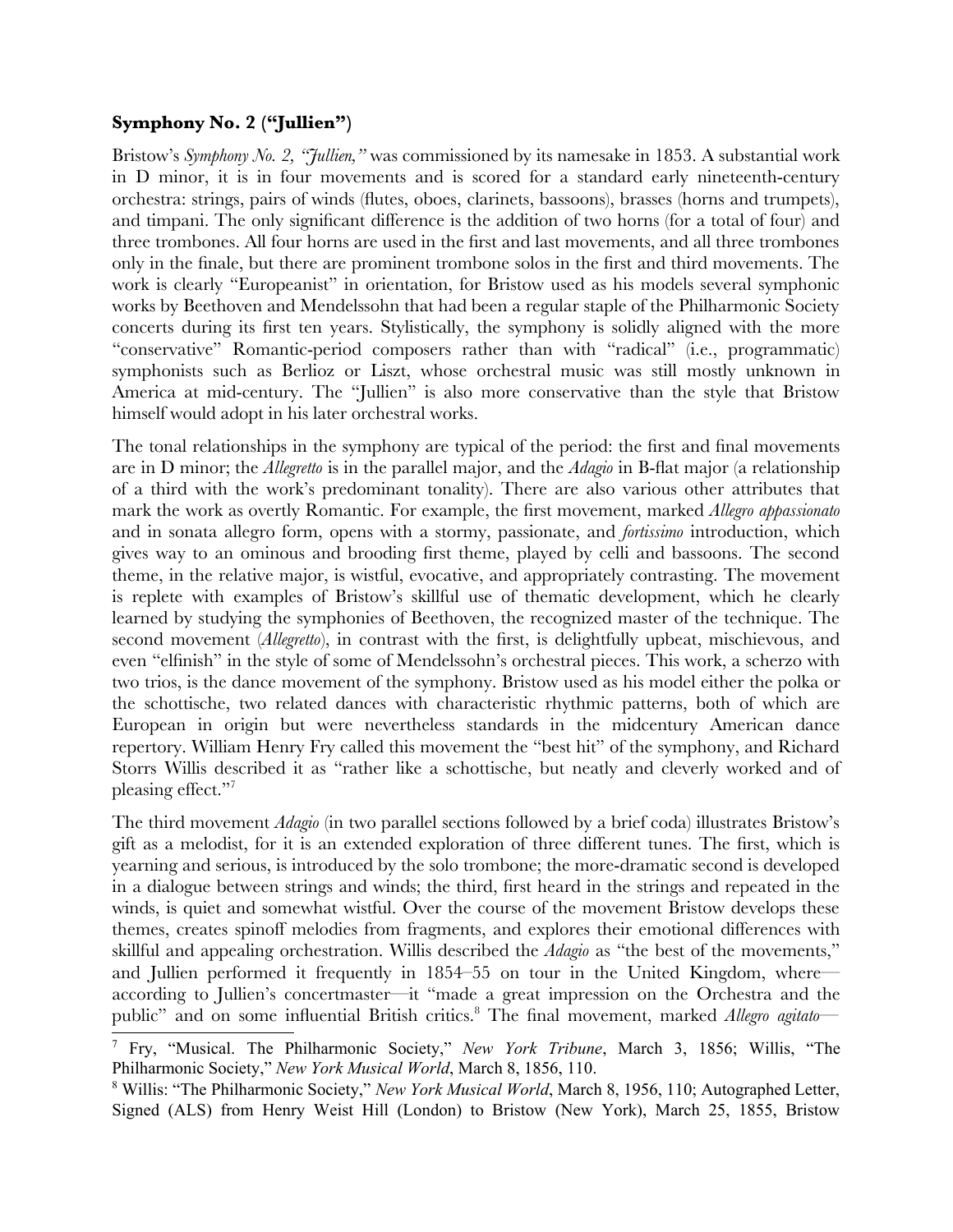*Grandioso—L'istesso tempo*, is a rhythmically intense and driving rondo that explores three themes. The movement—and the symphony—concludes with a grand and majestic ceremonial march that highlights the winds and brass instruments and plausibly quotes a tune from an unidentified anthem.

Despite its evocative title, the *Jullien Symphony* is primarily a work of absolute (not programmatic) music, although there are some hints of programmatic "American" effects.<sup>9</sup> The most obvious example is the composer's use of a popular midcentury dance as the model for his second movement. Bristow might have chosen the dance style as a subtle signifier for America, but he might also have intended it as an oblique nod to Jullien, who was well known as a composer of dances, including schottisches and polkas. Bristow's prominent use of trombone as a solo instrument throughout the symphony is also striking. It is possible that the young composer was influenced by Schubert's *Symphony No. 9* ("The Great"), for the Philharmonic Society had performed it in 1851 and again in 1853. But Bristow's intentional highlighting of brass instruments might also have been a subtle but deliberate reference to the United States, for audiences of the time most frequently heard trombones in the brass bands that were ubiquitous in midcentury America. As a result, those who heard the symphony might automatically have made a connection to what was considered a regular part of the American soundscape. The final possibly-programmatic musical gesture is the grand march with which the symphony concludes, which could have been intended as an homage to Jullien.

The Jullien Orchestra performed movements of the symphony (not the entire composition) numerous times in New York in 1854, and the conductor also took the work with him later that year when he returned to the United Kingdom, where he performed the *Adagio*. The première of the entire symphony had to wait until March 1856, when the Philharmonic Society, under Bristow's baton, finally performed it—perhaps in exchange for the composer's return to the ensemble.<sup>10</sup> It is truly unfortunate that the orchestra never played it again.

# **Overture to Rip Van Winkle**

Bristow was working on his first opera, *Rip Van Winkle*, when Louis Jullien arrived in New York. It is unclear whether the opera was already complete or in progress when the French conductor commissioned a new symphony almost immediately upon his arrival. The opera was not produced until 1855, so it is likely that Bristow put that work aside and returned to it in 1854 only after completion of his classically-oriented symphony. If this is the case, then Bristow must have returned to the overtly nationalist opera with a great deal of enthusiasm, especially after his vehement and quite public championship of American composers in the battle with Willis and Dwight. Other evidence supports this speculation, for in December 1854 Louis Jullien wrote to

<sup>10</sup> The suggestion that Bristow returned to the ranks of the Philharmonic in exchange for a performance is pure conjecture. But it must have been embarrassing to the Society that one of the most prominent and promising "native" musicians in New York was estranged from the only standing orchestra in the city.

Manuscript Collection, New York Public Library for the Performing Arts.

<sup>9</sup> Bristow's symphony is never identified by its subtitle in the published programs of the Jullien Orchestra performances (at least in the United States); rather it is referred to as "New Symphony" (December 29, 1853) or "Symphony in D Minor" (May 24, 1854). As a result, the subtitle and its programmatic implications were not generally known to the public. Apparently the first time the work was called "The Jullien Symphony" on a published programme was at its première performance by the Philharmonic Society orchestra on March 1, 1856. See programs in the *New York Times*, and the 1856 program in the New York Philharmonic Archives.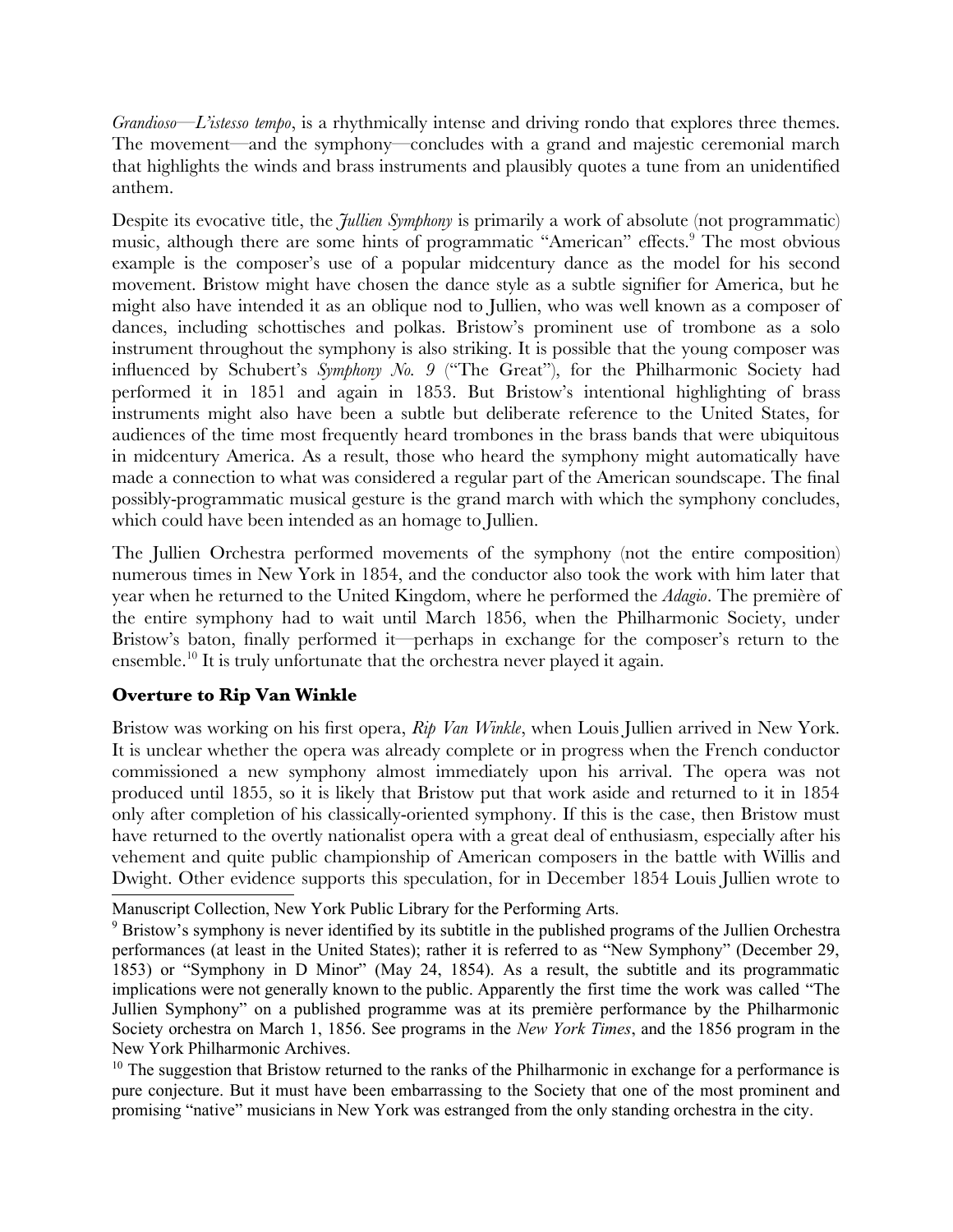Bristow from London and encouraged him to complete his Symphony No. 3 (which he had started in 1854) and to send it to London "at your earliest convenience" so that his orchestra could perform it.<sup>11</sup> The fact that Bristow did not finish this symphony until 1858 suggests that the altercation had whetted his appetite for nationalistic compositions like the opera, as opposed to Europeanist symphonic works.

*Rip Van Winkle* is a setting of a libretto by Jonathan H. Wainwright (after the well-known 1819 short story by Washington Irving), and was premiered in New York on September 27, 1855 by the extraordinarily popular Pyne and Harrison Opera Company (visiting from England), under Bristow's direction. According to Vera Lawrence, the sets and costumes for the production were based on the wonderfully evocative illustrations that were published in 1849 in a lavish edition of the story that had been commissioned by the American Art-Union.<sup>12</sup> Americans of the time were opera-happy, and regularly patronized productions of an overwhelmingly Europeanist repertory, performed in Italian, French, and English. Critics enthusiastically hailed Bristow's work as a nationalist composition and welcomed it as evidence of the beginning of a long-hoped-for American school of opera. The work enjoyed a significant run of nearly two weeks, and was thereafter performed for several additional weeks in alternation with other works in the Pyne and Harrison repertory. It was revised and again mounted in 1878, but did not spur an American school of operatic composition.<sup>13</sup>

The overture to the 1855 version (which Bristow replaced with a much shorter "Introduction" in 1878) is the work performed on this recording. It is scored for strings, pairs of winds (and one piccolo), pairs of trumpets and horns (in  $E$  and  $A$ ), three trombones, and timpani.<sup>14</sup> The overture starts with a slow introduction, which is followed by a faster section; this makes the work similar in structure to many opera overtures of the period. The slow section is in ternary (three-part) form: a pompous, grandiose, and almost fanfare-like opening section (A) yields to a somewhat questing melody played by flutes and oboes and repeated by the strings (B), after which the fanfare-like A section returns. After a transition, this, in turn, segues to the upbeat *Allegro vivace*, which is in standard sonata allegro form, with two contrasting themes and a bonus extra melody that is highlighted several times in the winds. The work is very skillfully orchestrated; Bristow typically highlights the winds, thoroughly subjects his appealing melodies to thematic development, and creates entertaining conversations between different parts of the orchestra. It was normal for opera composers of this period to use melodies from the opera in their overtures. Bristow does this at least once (the questing melody in the opening section is from an aria in Act II), but since the published score for the opera is of the significantly revised 1878 version, it is difficult to identify other possible quotations.

<sup>&</sup>lt;sup>11</sup> ALS from Jullien [via secretary] (London) to Bristow (New York), December 14, 1854, Bristow Manuscript Collection, New York Public Library for the Performing Arts..

<sup>12</sup> Vera Brosky Lawrence, *Strong on Music. The New York Music Scene in the Days of George Templeton Strong*. Volume 2. *Reverberations. 1850–1856* (Chicago: University of Chicago, 1995), 624.

<sup>13</sup> For background information on the opera, see Ledbetter, "Introduction," *Rip Van Winkle,* viii*–*xi. For information on the Pyne and Harrison Opera Company and on the performance and reception of opera in the United States during the antebellum period, see my *Opera on the Road. Traveling Opera Troupes in the United States, 1825–186*0 (Urbana: University of Illinois Press, 1993; reissued in paperback, 2001). Opera in German was rarely performed in the United States during the antebellum period.

<sup>&</sup>lt;sup>14</sup> For this recording of the overture, the Northern Sinfonia used a scholarly edition of the work created by Kira Lynn Horel. See "The Overture to George Frederick Bristow's *Rip Van Winkle*: A Critical Edition" (DMA dissertation, University of Iowa, 2012).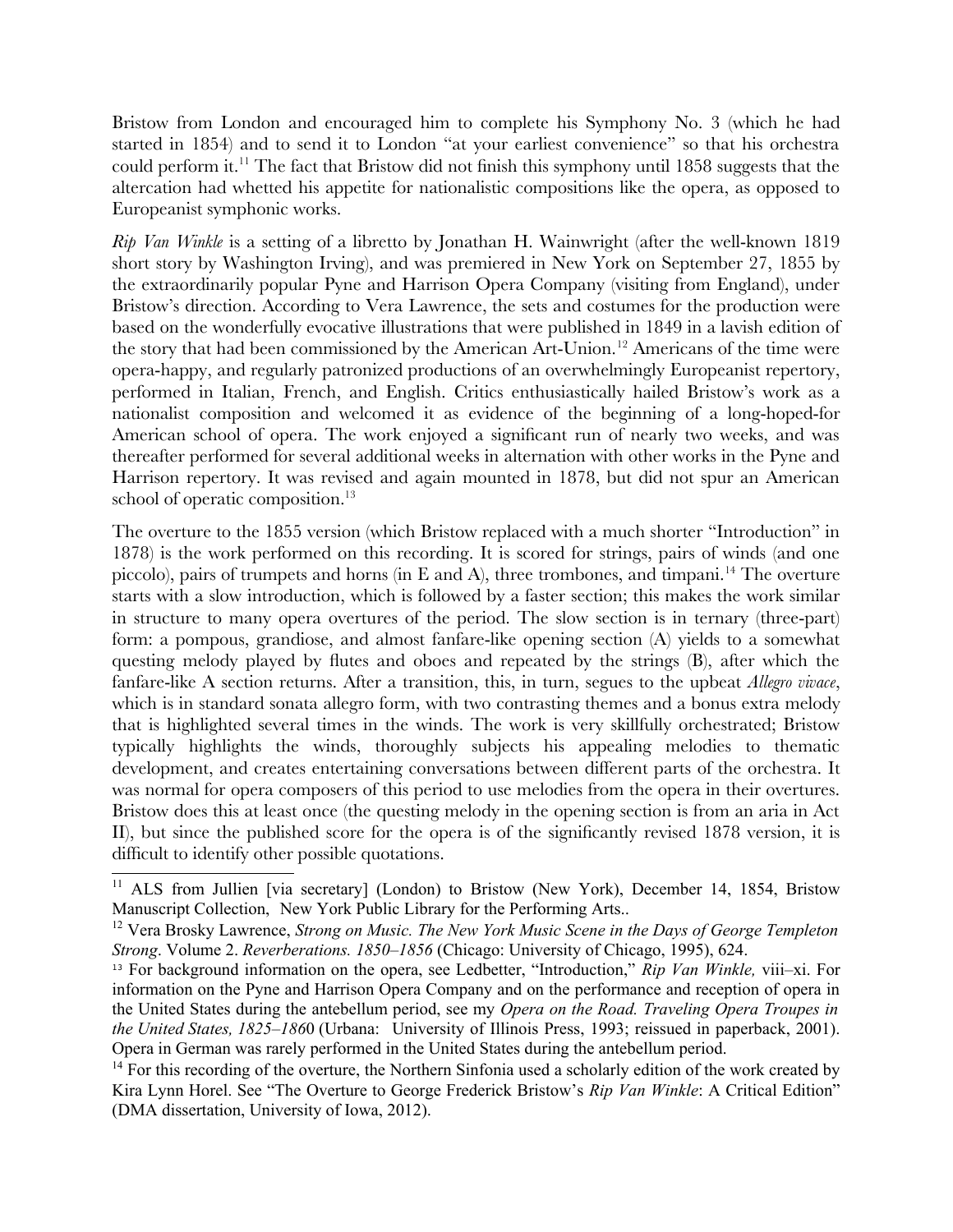#### **Winter's Tale Overture**

Around the same time that Bristow was preparing to conduct the Philharmonic Society orchestra in the première performance of his *Symphony No. 2*, he was also busy writing the *Winter's Tale Overture* (1856), a very different kind of composition. New York audiences were quite familiar with concert overtures, for during its first fourteen years the Philharmonic Society had regularly performed such works by many European composers, both known (Beethoven, Berlioz, Mendelssohn, Rossini, Spohr, and Weber) and relatively unknown today (William Sterndale Bennett, Neils Gade, Peter Lindpaintner, Ferdinand Ries, and many others). Some of these compositions were programmatic works designed as concert overtures; others were originally written for operas (like Bristow's *Rip Van Winkle*). The *Winter's Tale Overture* is neither, for it was composed as the curtain-raiser for a new production of Shakespeare's play, mounted at Burton's Theatre on Broadway in February 1856. One of Shakespeare's later works, *The Winter's Tale* is in five acts and takes place in both Sicily and a fanciful Bohemia that has both a seacoast and a desert. The name, according to scholars, indicates that the drama is akin to a tale told to children on a winter's evening—it is entertaining, fanciful, and not particularly believable. The play features unrealistic accusations, pronouncements by an oracle, hidden identities, a storm, a maneating bear, a shepherd's festival, and an improbable transformation of a statue into a living person; the production at Burton's was enlivened by spectacular scenic display.

The *Overture* (marked *Allegro Pomposo*) is scored for strings (including contrabass), pairs of winds (plus piccolo), pairs of brass (horns in E and G, trumpets, and trombones), and percussion (timpani and side drum). Not programmatic in a narrative sense, the work is sectional in format and clearly alludes to different parts of the play. It commences with an upbeat, infectious, and foot-tapping melody that is repeated several times before transitioning to an obvious musical storm, complete with swirling winds in the violins and *sforzando* lightning and thunder (assisted by the brass and timpani). The storm eventually dies down and the music segues to a rustic melody in the oboe (with a bird-like countermelody in the flute) to the accompaniment of a subtle drone. When this subsides, a brass fanfare leads to a militaristic fife-and-drum melody (played by piccolo and side drum) that is developed, gives way to a new tune by solo clarinet (repeated by viola and horn), and then returns. The infectious opening melody reappears briefly, then the overture concludes with an *accelerando* coda that prepares for the raising of the curtain on the play. There is no extant evidence that the overture was actually performed with the play in 1856, but an advertisement for a revival a year later notes that the production would include an "overture, composed for this piece by Mr. Bristow."15 Whether or not Bristow conducted the overture—and the rest of the music that accompanied the play—in either 1856 or 1857 is unknown. But it is plausible that he did so, since he had plenty of theater-orchestra experience. Furthermore, such an engagement would have been perfectly unexceptional for a musician—like Bristow—who habitually assumed the many and diverse roles expected in the musical world of midcentury New York.

### —Katherine K. Preston

Katherine K. Preston is the David N. and Margaret C. Bottoms Professor of Music at the College of William and Mary in Virginia. A former President of the Society for American Music, she has published widely on various *aspects of music and musical culture in the United States during the nineteenth century.* 

<sup>15 &</sup>quot;Amusements," *New York Times*, April 6, 1857, 3.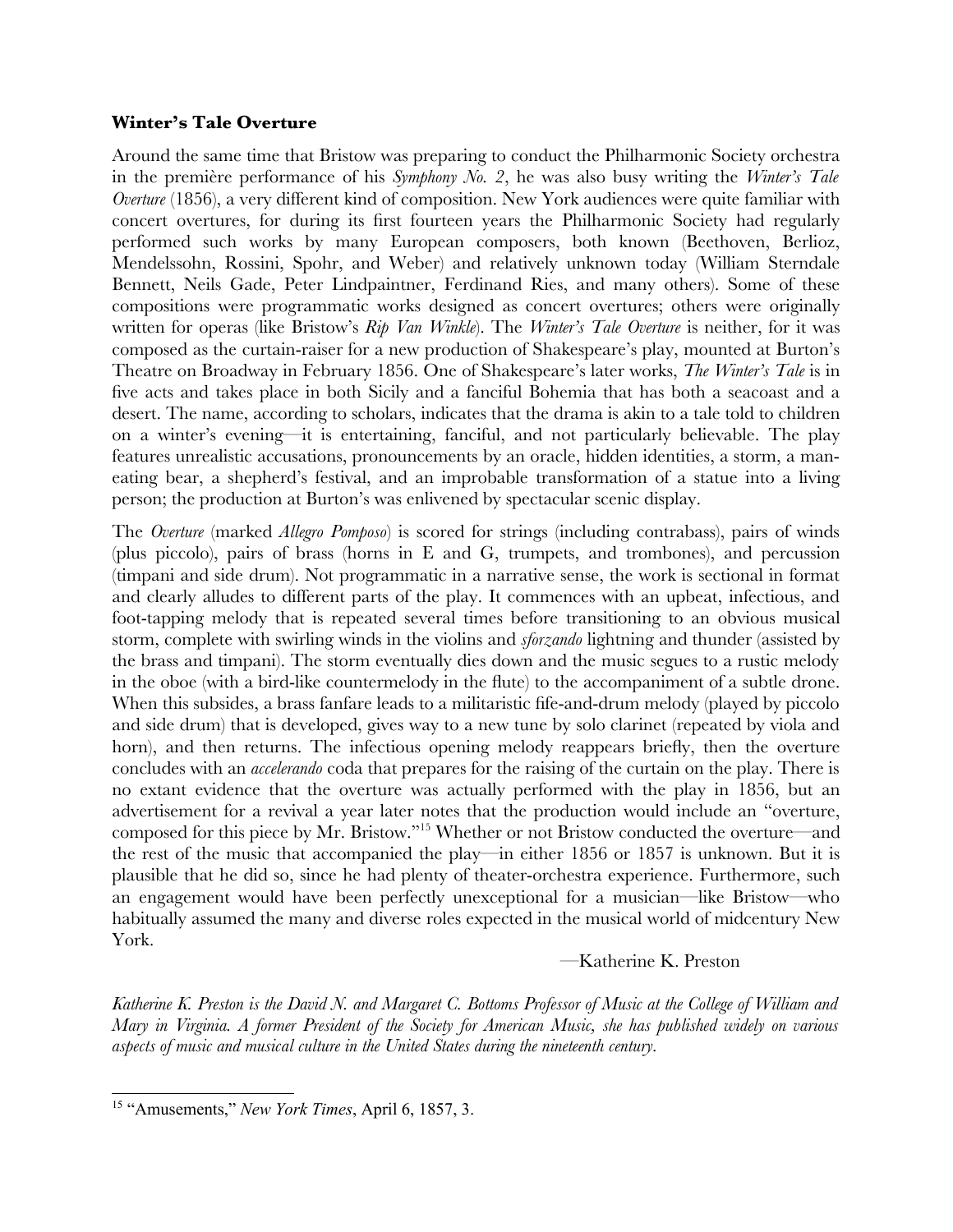**Royal Northern Sinfonia,** Orchestra of Sage Gateshead, is the UK's only full-time chamber orchestra and the leading professional orchestra in the North East. Since its inception in 1958, it has built a distinctive reputation as a fresh-thinking and versatile orchestra, performing with a trademark zest and stylistic virtuosity. It is the only UK orchestra to have a purpose-built home for all its rehearsals, concerts, and recordings. Playing a wide repertoire of diverse orchestral music, Royal Northern Sinfonia works regularly with a roster of globally renowned artists, including the likes of Christian Tetzlaff, Miloš Karadaglić, and Pierre Laurent Aimard, as well as resident artists Lars Vogt, Julian Rachlin, and Thomas Zehetmair. They have collaborated with leading popular voices such as Sting, Ben Folds, and John Grant as well as commissioning and premiering new work, most recently from David Lang, John Casken, and Kathryn Tickell.

Royal Northern Sinfonia regularly appears further afield, from Aldeburgh to Hong Kong, as well as at performances in the BBC Proms and neighbouring Edinburgh Festival. Back home at Sage Gateshead, the orchestra works with adults of all ages and young people, providing unbeatable instrumental learning opportunities.

For more information about the orchestra and its home, visit sagegateshead.com

**Rebecca Miller** has guest conducted the Orchestra of the Age of Enlightenment (OAE), Royal Northern Sinfonia, London Mozart Players, London Philharmonic Orchestra, BBC Concert Orchestra, and BBC Proms. She regularly conducts the Southbank Sinfonia and has conducted in the United States with the Houston Symphony, Louisiana Philharmonic, Huntsville Symphony, Musiqa, Bakersfield Symphony, Santa Cruz Symphony, and Bard Music Festival; in Mexico with Orquesta Sinfónica Nacional and Orquesta Filarmónica del UNAM; and the Teresa Carreño Youth Orchestra in Caracas. Her discography includes her acclaimed CPE Bach disc with the OAE (Gramophone Magazine's "Editor's Choice"), Aaron Jay Kernis's *Goblin Market* (Signum), Lou Harrison's *For Strings* (Mode), and Haydn Symphonies with the Royal Northern Sinfonia (Signum).

Born in California, Ms. Miller holds degrees from Oberlin Conservatory (B.M.) and Northwestern University (M.M.), was the Paul Woodhouse Junior Fellow in Conducting at London's Royal College of Music from 1999–2008, and was Founder/Artistic Director of London's New Professionals Orchestra. She was previously Resident Conductor of the Louisiana Philharmonic Orchestra, Conducting Fellow of the Houston Symphony, and is currently Director of Orchestras at Royal Holloway University of London and Music Director of the Royal Tunbridge Wells Choral Society.

SELECTED DISCOGRAPHY

*Dream Land*. Included on *The Wind Demon*. Ivan Davis, piano. New World Records 80257. *Symphony in F sharp Minor*. Detroit Symphony Orchestra, Neeme Järvi, conductor. Chandos 9169.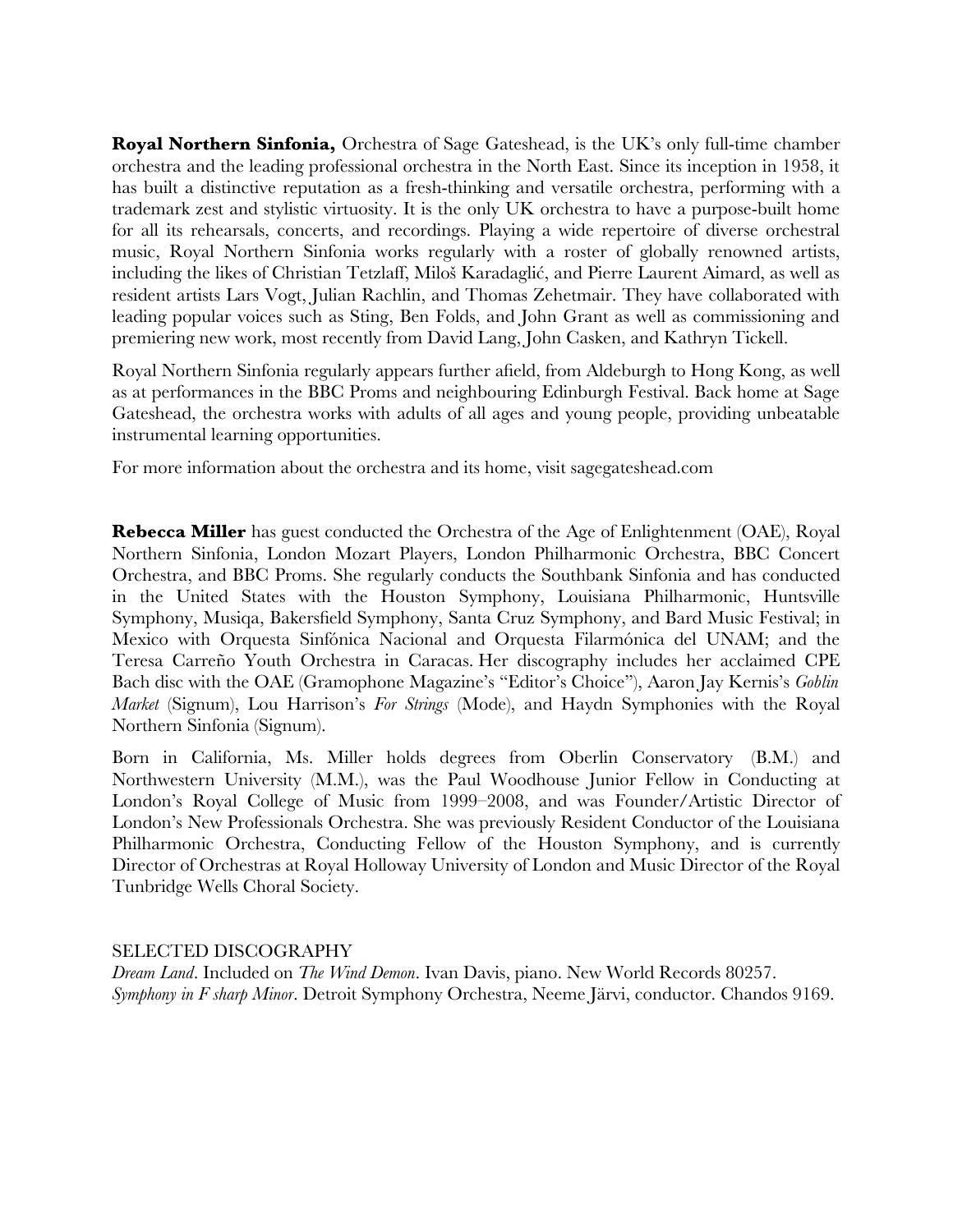#### SELECTED BIBLIOGRAPHY

"Amusements," *New York Times*, April 6, 1857, 3.

Autographed Letter, Signed (ALS) from Henry Weist Hill (London) to Bristow (New York), March 25, 1855, Bristow Manuscript Collection, New York Public Library for the Performing Arts.

Autographed Letter, Signed (ALS) from Jullien [via secretary] (London) to Bristow (New York), December 14, 1854, Bristow Manuscript Collection, New York Public Library for the Performing Arts.

Bristow, George Frederick. "The Life of a Musician. His Troubles & Trials &c" (1860?). Manuscript, Bristow Collection, New York Public Library for the Performing Arts, Lincoln Center.

\_\_\_\_\_\_. *Rip Van Winkle: Grand Romantic Opera in Three Acts*, Steven Ledbetter, ed. New York: Da Capo Press, 1991.

\_\_\_\_\_\_. *The Oratorio of Daniel,* David Griggs-Janower, ed. Madison: A-R Editions, 1999.

\_\_\_\_\_\_. *Symphony No. 2 ("Jullien"): A Critical Edition*, Katherine K. Preston, ed. *Music of the United States of America*, volume 23. Middleton, Wisc: A-R Editions, 2011.

Chmaj, Betty. "Fry versus Dwight: American Music's Debate Over Nationality," *American Music* iii:1 (Spring 1985), 63–84.

Dox, Thurston. "George Frederick Bristow and the New York Public Schools," American Music ix: 4 (Winter 1991), 339–352.

Hatch, Christopher. "Music for America: A Critical Controversy of the 1850s," *American Quarterly* xiv (Winter 1962), 578–86.

Horel, Kira Lynn. "The Overture to George Frederick Bristow's *Rip Van Winkle*: A Critical Edition." DMA dissertation, University of Iowa, 2012.

Fried, Gregory Martin. "A Study of the Orchestral Music of George Frederick Bristow." Ph.D Dissertation, University of Texas at Austin, 1989.

Fry, William Henry. "Musical. The Philharmonic Society," *New York Tribune*, March 3, 1856.

Lawrence, Vera Brodsky. *Strong on Music. The New York Music Scene in the Days of George Templeton Strong, 1836–1875,* Volume I*. Resonances, 1836–1850*. New York: Oxford University Press, 1988.

\_\_\_\_\_\_. *Strong on Music. The New York Music Scene in the Days of George Templeton Strong*. Volume 2. *Reverberations. 1850–1856*. Chicago: University of Chicago, 1995.

Preston, Katherine K. "Encouragement from an Unexpected Source: Louis Antoine Jullien, Mid-Century American Composers, and George Frederick Bristow's *Jullien Symphony*." *Nineteenth-Century Music Review* vi: 1 (2009), 65–87.

\_\_\_\_\_\_. "American Orchestral Music at the Middle of the Nineteenth Century. Louis Antoine Jullien and George Bristow's *Jullien Symphony*" (Introduction). *Bristow's Symphony No. 2 ("Jullien"), Music of the United States of America*, volume 23. Middleton, Wisc: A-R Editions, 2011.

\_\_\_\_\_\_. *Opera on the Road. Traveling Opera Troupes in the United States, 1825–186*0. Urbana: University of Illinois Press, 1993 (reissued 2001).

Rogers, Delmer Dalzell. "Nineteenth-Century Music in New York City as Reflected in the Career of George Frederick Bristow." Ph.D. Dissertation, University of Michigan, 1967.

Willis, Richard Storrs. "The Philharmonic Society," *New York Musical World*, March 8, 1856, 110.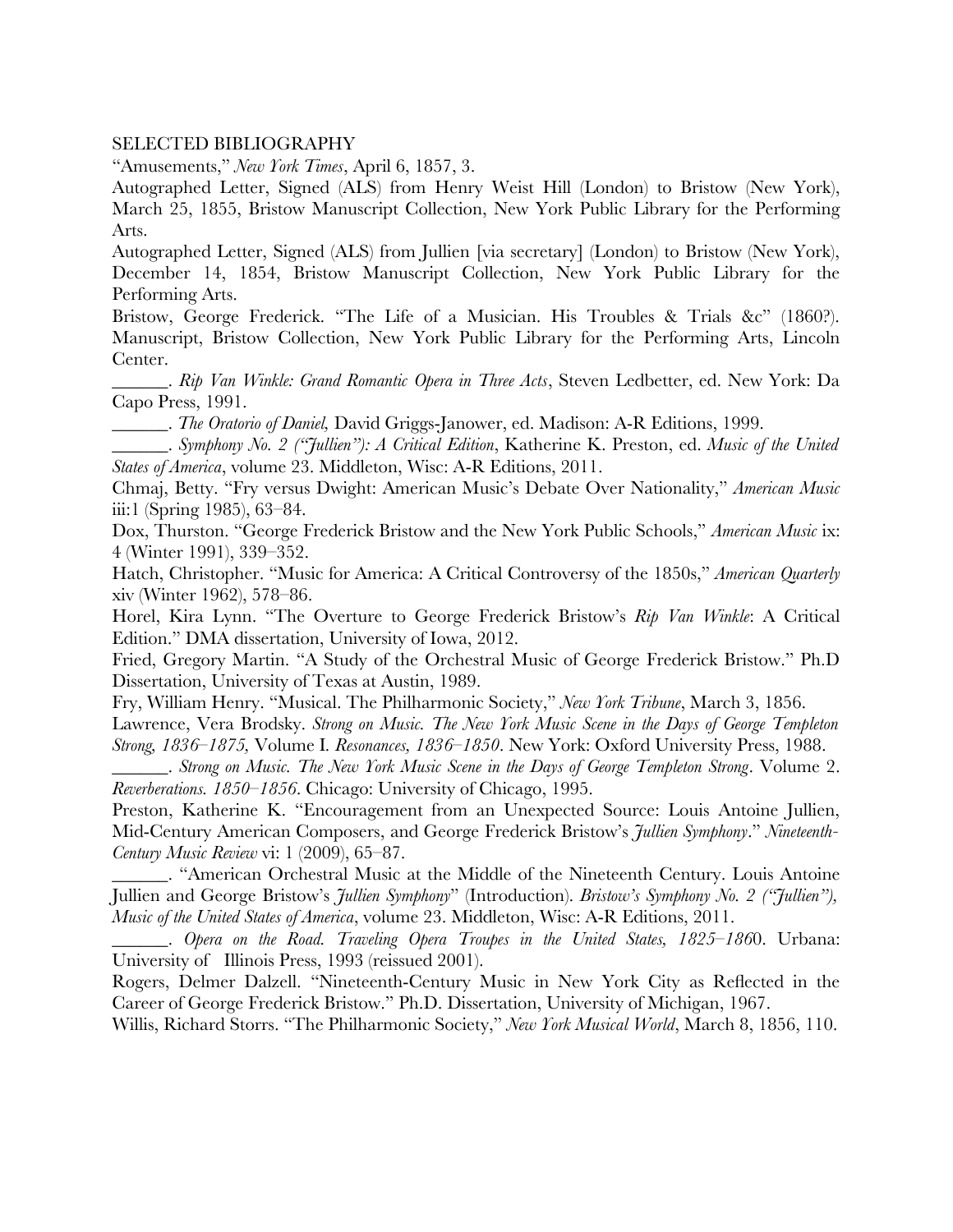Symphony No. 2 ("Jullien") is published by A-R Editions, Inc. *Overture to Rip Van Winkle* is published by Kira L. Omelchenko. *Winter's Tale Overture*: ms Orchestra scores and parts for George Frederick Bristow's *Winter's Tale Overture* were provided by the Edwin A. Fleisher Collection of Orchestral Music at the Free Library of Philadelphia. Typesetter: Jessica Loranger

Producer & Engineer: Simon Fox-Gál Recorded January 12–14, 2015 at The Sage, Gateshead, United Kingdom. Digital mastering: Paul Zinman, SoundByte Productions Inc., NYC Front cover painting: *Busy Wharf Scene, New York City, 19th Century,* courtesy The Library Of Congress. Design: Bob Defrin Design, Inc.

# **This recording was made possible by a grant from the Francis Goelet Charitable Lead Trust.**

## FOR NEW WORLD RECORDS:

Lisa Kahlden, President; Paul M. Tai, Vice-President, Director of Artists and Repertory; Mojisola Oké, Bookkeeper; Paul Herzman, Production Associate.

## ANTHOLOGY OF RECORDED MUSIC, INC., BOARD OF TRUSTEES:

Herman Krawitz, Chairman; Amy Beal; Thomas Teige Carroll; Robert Clarida; Emanuel Gerard; Lisa Kahlden; Fred Lerdahl; Larry Polansky; Paul M. Tai.

### Francis Goelet (1926–1998), *In Memoriam*

For a complete catalog, including liner notes, visit our Web site: www.newworldrecords.org. New World Records, 20 Jay Street, Suite 1001, Brooklyn, NY 11201 Tel (212) 290-1680 Fax (646) 224-9638 E-mail: info@newworldrecords.org ℗ & © 2015 Anthology of Recorded Music, Inc. All rights reserved. Printed in U.S.A.